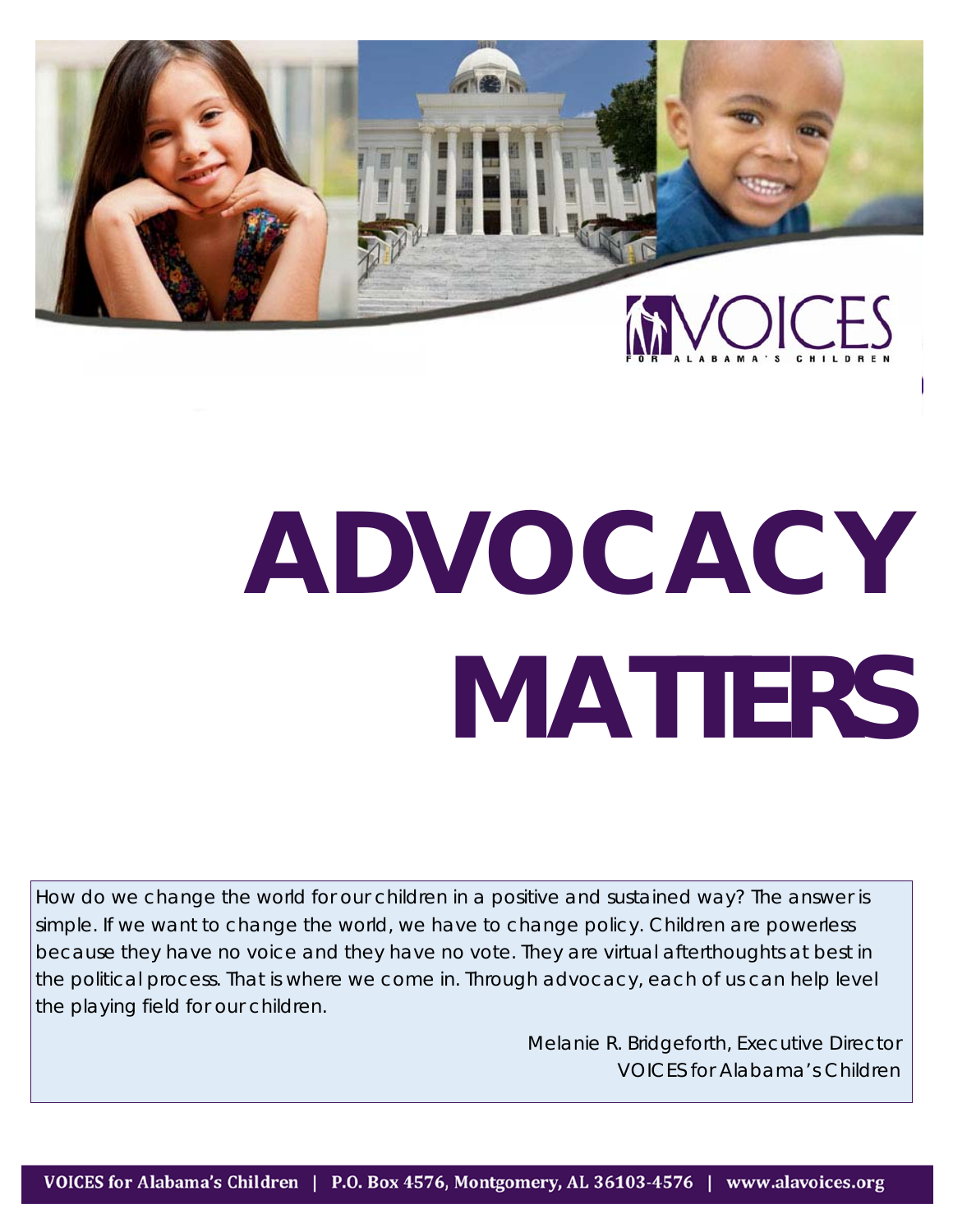**WHY? Policymakers want and need to hear from you about issues you consider important. They also know their poliƟcal future lies in your hands!** 

# **HOW?** Find your legislative representatives' contact information by visiting

http://www.legislature.state.al.us and entering your ZIP Code in the lower left hand corner.

# **Send a leƩer or email to your Legislaor…**

**A well‐wriƩen leƩer or email is one of the best ways to let your legislator know your thoughts and opinions about a parƟcular issue. Here are some Ɵps for geƫng your message across effecƟvely: A well‐wriƩen leƩer or email is one of the best ways to let your legislator know your thoughts and opinions** 

**about a parƟcular issue. Here are some Ɵps for geƫng your message across effecƟvely:** 

- **Be specific, brief and courteous** even if you don't agree with the policymaker's position on the issue. Legislators have many demands on their time. They appreciate letters that are short and to the point.
- **Identify that you are advocating** for VOICES and the Children of Alabama.
- Put the message in your own words. Form letters and petitions don't have the same impact as personal, informed opinions.
- **Address your leƩer to a specific legislator or legislators.** Depending on your message, you may want to write to the sponsor of a bill, certain members of a committee, or your own legislators. Don't address your letter to the entire Legislature.
- **Identify bills** by their number, sponsor and title (if appropriate).
- Explain your position on the bill and the importance of the legislation to you, your community and our state and ask for the legislator's support or opposition.
- **Give any sources of information** that you use to make your point. When possible, incorporate data from the *Alabama Kids Count Data Book* to strengthen your message.
- Include your name, address and a little about you for example, where you work or what school you attend and remind them that you are a registered voter in their district.
- Request a reply. Always close by asking for a response in writing from the policymaker. You are taking time to contact them concerning this issue and since they are representing you, they should take time to write you back.

**You may also consider sending a letter via fax** when a decision on a vote is forthcoming. Faxing has become a popular method of communication. It is a quick and easy way to get a letter to them.

| <b>Addressing a letter to a Senator:</b> | <b>Addressing a letter to a Representative:</b> |
|------------------------------------------|-------------------------------------------------|
| Honorable (full name)                    | Honorable (full name)                           |
| (room #) Alabama Statehouse              | (room#) Alabama Statehouse                      |
| 11 South Union Street                    | 11 South Union Street                           |
| Montgomery, AL 36130                     | Montgomery, AL 36130                            |
|                                          |                                                 |

**Dear Senator (full name), Dear Representative (full name),** 

# **Make a phone call to your Legislator…**

**This is quick, easy and can be done at a moment's noƟce, making it an aƩracƟve method for legislaƟve con‐ tact. Telephone contact is best uƟlized if one is asking a legislator to support or oppose a parƟcular bill before**  a public hearing, a committee vote or a floor vote. Follow these steps for an effective call to your legislator: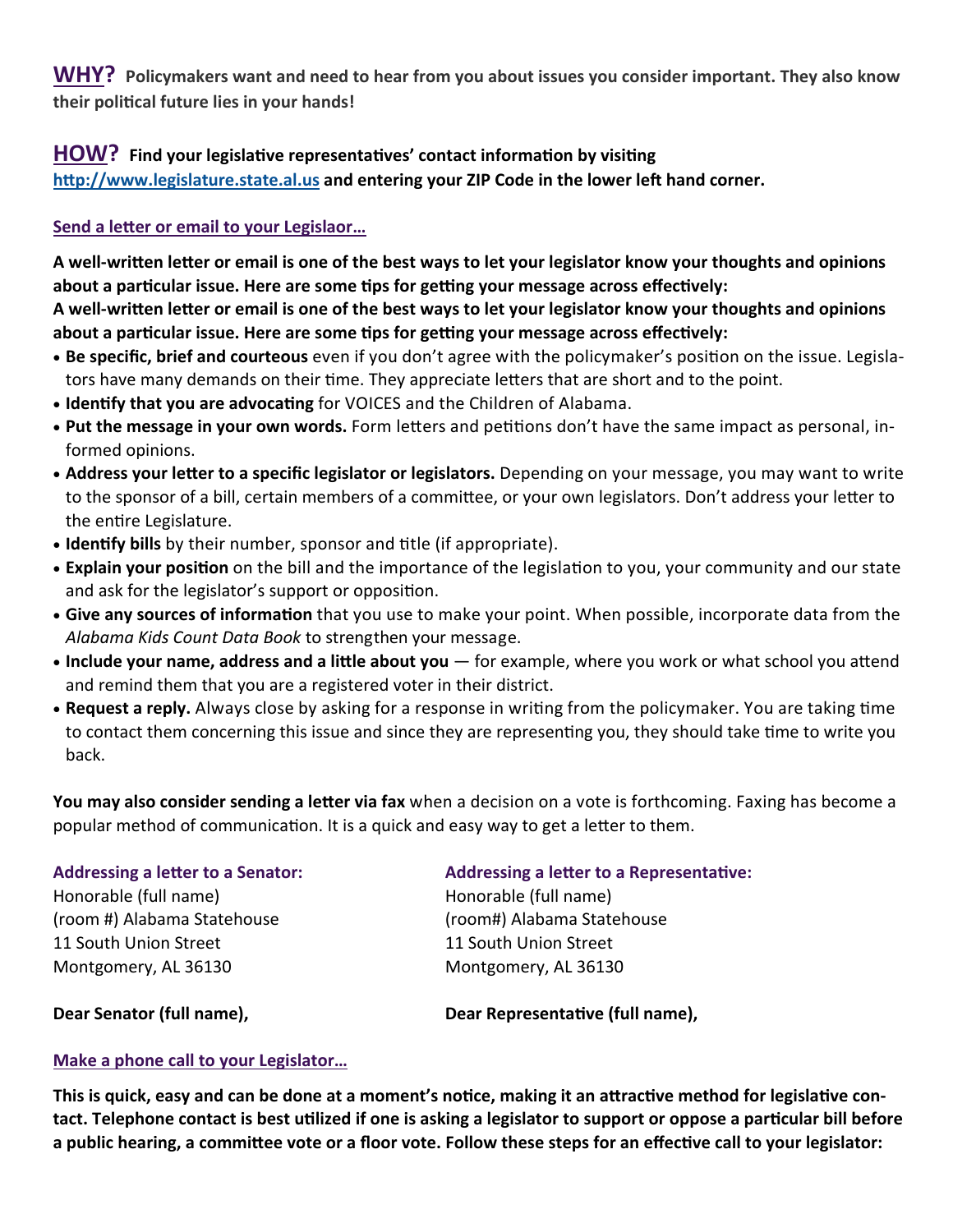- **Plan** your call carefully. Keep to the point and discuss only one issue. Organize your thoughts ahead of time and make notes to help you stay on track.
- Begin by introducing yourself and identify yourself as a constituent. Legislators are most responsive to the people who can keep them in office. If you voted for the legislator, mention that as well. State your topic and say WHAT you care about, SUPPORT or OPPOSE, and WHY. Use data from the *Alabama Kids Count Data Book* when possible.
- **Request** a response. Regardless of your Legislator's stand on an issue, never use abusive language or threaten them in any way. If the policymaker does not support the bill you are calling about, kindly let them know that you are disappointed in their position and hope that he will he will reconsider his position on the bill.
- **Thank** the legislator for their time and let them know that you will track the issue.
- **Recruit** and persuade other like-minded individuals to make a call as well. Particularly with phone calls, quantity is critical.
- **PLAN to call from time to time** as you are following the issue. Let them know you are talking to people in your community and will circle back from them as events develop.
- **Remember** you may not be able to reach your legislator if you are calling his office during the legislative session. Be prepared to leave a message instead.

# **During the session, Representatives may be contacted by calling (334) 242-7600; Senators may be contacted by calling (334) 242‐7800.**

# **You may also find a direct number using ALISON: hƩp://www.legislature.state.al.us**

# **Meet face‐to‐face…**

**The most effecƟve means, by far, to express your view on an issue to your Legislator, and to posiƟvely affect outcome of policy debates and of legislaƟon, is to speak with Legislators face‐to‐face. Follow these steps for a producƟve meeƟng:** 

- **Plan** your call or visit carefully. Keep to the point and discuss only one issue. Organize your thoughts ahead of time and make notes to help you stay on track.
- **Make an appointment.** Don't just drop by your legislator's office and expect him or her to drop everything to see you. Call or write for an appointment as soon as you know when you are going to be at the Capitol.
- **Discuss how the legislation you are concerned about will affect you, your family, your friends, and your** community. Personal stories make a powerful impact and are proven to achieve results.
- **Prepare a one‐page fact sheet** concerning your issue to give to your legislator. This will help him or her better retain what you present.
- **Follow-up after the visit** with a personal thank you letter to the Legislator or staff member for their time. Also, offer your assistance or expertise on this matter in the future.

## **Note:**

- ◆ If the Legislature is in session and your Senator/Representatives are in the Chamber, you may request that a *message be sent to him/her through the receptionist.*
- *The House Chamber is on the 5th floor; the Senate Chamber is on the 7th floor.*
- ◆ One of the best and most convenient ways of visiting with Legislators is in their hometown offices, when *schedules and Ɵming may not be quite as hecƟc as during the LegislaƟve session in Montgomery.*